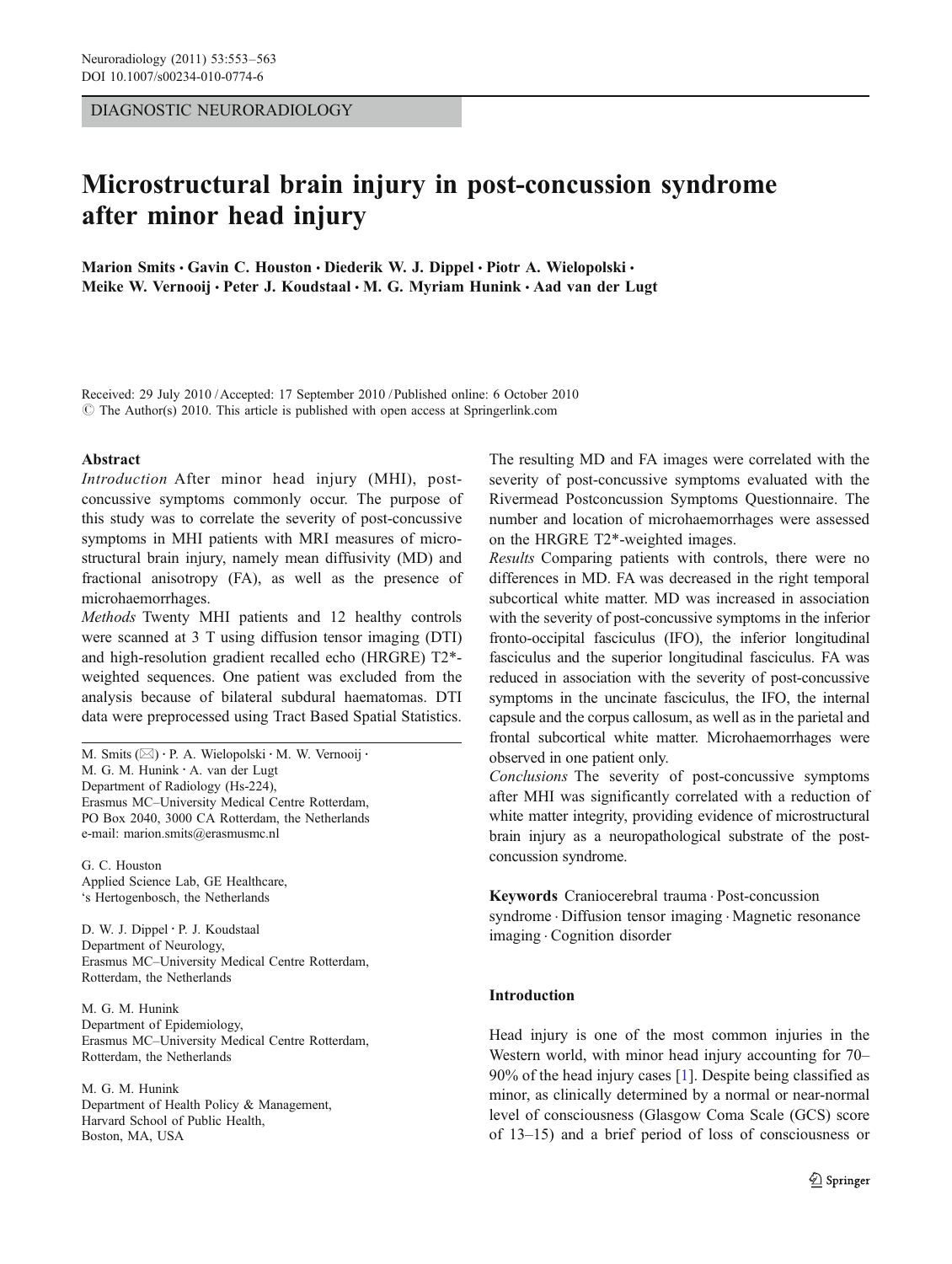posttraumatic amnesia, a large proportion of patients suffer from a wide variety of symptoms for months after the injury [[2](#page-8-0)–[5\]](#page-8-0). This so-called post-concussion syndrome includes symptoms such as headache, fatigue and cognitive complaints such as memory and attention deficits. Despite the subjective severity of these symptoms, conventional imaging with computed tomography (CT) or magnetic resonance (MR) imaging is generally normal. Upon neuropsychological examination, cognitive deficits, if any, are subtle and most often in the executive domain [\[6](#page-8-0)–[8](#page-8-0)]. Symptoms persisting for more than 3 to 6 months are difficult to treat and can lead to vocational disability [\[9](#page-8-0), [10](#page-8-0)], representing a substantial burden to society and healthcare services. The apparent discrepancy between the subjective severity of complaints and the relative lack of objective neuropsychological and imaging findings has led to controversy about this syndrome, and the exact aetiology as well as the neuropathological substrate remain unclear. Age, gender, previous disease, substance abuse, litigation and emotional factors have all been suggested to be associated with the occurrence and persistence of symptoms, but correlations are inconsistent [\[2](#page-8-0), [11](#page-8-0)].

A widely accepted hypothesis for an organic origin of the post-concussion syndrome postulates that the symptoms are due to microstructural white matter damage as a result of straining, stretching, deforming or even shearing forces, which is not detectable with conventional neuroimaging  $[12–16]$  $[12–16]$  $[12–16]$ . This hypothesis is indirectly supported by findings from single photon emission computed tomography and perfusion CT, showing hypoperfusion in the frontal and parietal lobes of minor head injury patients in general [[9,](#page-8-0) [17\]](#page-8-0), and magnetisation transfer imaging, showing a global reduction of the magnetic transfer ratio in minor head injury patients with post-concussive symptoms [\[9](#page-8-0), [18\]](#page-9-0). Recent work in minor head injury patients shows disruption of saccadic eye movements, indicative of damage to midbrain pathways [\[19](#page-9-0)], and differences in event-related brain potentials, indicating disrupted speed of processing and connectivity, implicating white matter dysfunction [[20](#page-9-0)]. Further support is provided by a positive correlation between post-concussive symptoms and serum concentrations of protein S100-b, which is found in high concentrations in glial cells and Schwann cells and is highly specific for lesions of the central nervous system [\[21,](#page-9-0) [22](#page-9-0)].

The traumatic axonal injury, which includes both diffuse axonal injury as well as less severe degrees of axonal damage, presumed to underlie the microstructural injury, typically occurs during rapid acceleration and/or deceleration trauma mechanisms at interfaces of tissues with differences in density and rigidity, such as at the corticomedullary junction (subcortical white matter), as well as in the corpus callosum and the rostral brainstem adjacent to the cerebellar peduncles (pontine–mesencephalic junction) [\[12](#page-8-0), [23](#page-9-0)–[27](#page-9-0)].

Two advanced MR neuroimaging techniques, diffusion tensor imaging (DTI) and 3D high-resolution (submillimetre) gradient recalled echo (HRGRE) T2\*-weighted imaging [[28,](#page-9-0) [29\]](#page-9-0), are used to detect axonal injury in vivo with higher sensitivity [[30](#page-9-0)–[34](#page-9-0)] and to provide direct evidence of microstructural brain damage after minor head injury. Diffusion-weighted imaging (DWI) provides image contrast sensitive to differences in the diffusion of water molecules [[35](#page-9-0)–[37\]](#page-9-0). Thus, DWI offers an in vivo assessment of cell integrity and pathology of the white matter by deriving the mean diffusivity as a measure of the magnitude of diffusion. With DTI, in which diffusion-weighted gradients are applied in multiple directions, the anisotropy of diffusion can be assessed in addition to mean diffusivity. A higher anisotropy of diffusion reflects a motion of water molecules favoured in a specific direction, such as parallel to highly structured white matter fibres. A reduction of anisotropy is generally thought to reflect a reduction of the integrity of white matter fibres, such as in traumatic axonal injury, including diffuse axonal injury [\[25](#page-9-0), [30](#page-9-0)–[32,](#page-9-0) [35,](#page-9-0) [38\]](#page-9-0). Axonal injury lesions resulting from true shearing injury may be haemorrhagic [\[25](#page-9-0)]. Improved detection of these microhaemorrhagic shearing lesions is attained with higher field strength [[27\]](#page-9-0), as well as HRGRE T2\*-weighted sequences as compared with conventional gradient-echo sequences [[39](#page-9-0)–[41\]](#page-9-0).

The purpose of this study was to identify the neuropathological correlate of post-concussive symptoms using advanced MRI techniques. Specifically, we correlated the severity of post-concussive symptoms with focal changes in diffusivity as well as the presence of microhaemorrhages in minor head injury patients in whom CT and conventional MR imaging did not show traumatic abnormalities.

# Methods

## Study population

Patients were prospectively and consecutively included 1 month after presentation to our emergency department with blunt head trauma if they met the following inclusion criteria: aged 18–50 years, a GCS score of 13–15 and a normal neurological examination upon presentation, as well as a normal CT of the head performed within 24 h of injury. As a control group, healthy volunteers matched for age, gender and educational level were recruited from the included patients' peers and family, where possible, and additionally from hospital co-workers.

Head injury patients and controls were excluded if they had a history of neurological or psychiatric disease, had previous head injury, used prescription medication other than oral contraceptives or had contraindications for MR imaging.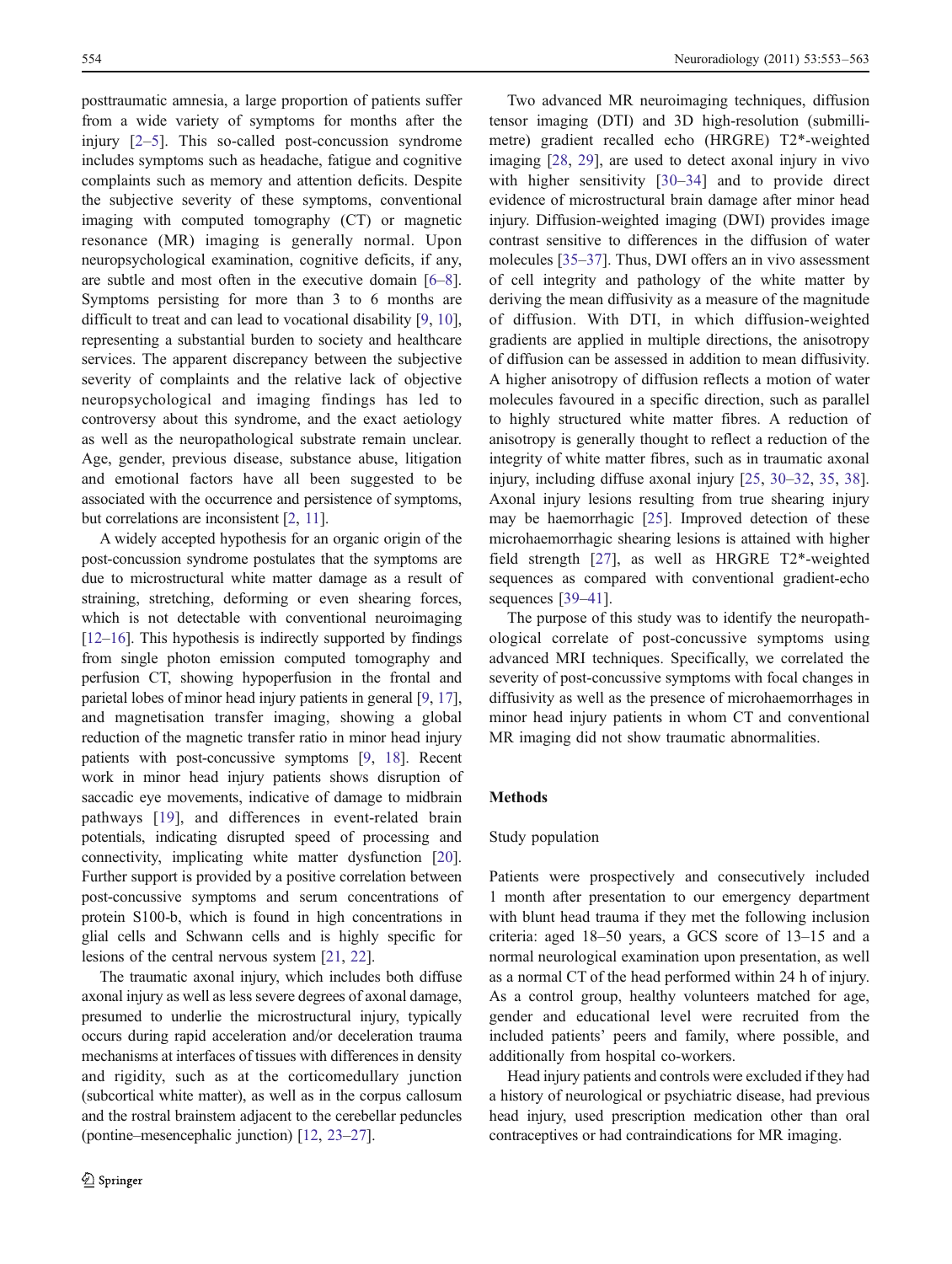The study protocol was approved by the institution's ethical review board and has therefore been performed in accordance with the ethical standards laid down in the 1964 Declaration of Helsinki, and written informed consent was obtained from all participants.

# Participant characteristics

General demographic data were collected from all participants. Educational level was classified as follows: (1) primary education only; (2) lower-level secondary education; (3) middle-level secondary education; and (4) higher-level secondary or post-secondary education. All participants underwent general neurological examination and testing of crude cognitive function with the Mini Mental Status Examination (MMSE) [[42\]](#page-9-0).

In the head injury patients, the number and severity of postconcussive complaints was assessed by means of the Rivermead Postconcussion Symptoms Questionnaire (RPSQ) [\[43\]](#page-9-0). The RPSQ is a five-point-scale of 16 symptoms that are common after head injury and has a high test–retest and interrater agreement for the assessment of both the presence and the severity of post-concussive symptoms [\[44,](#page-9-0) [45\]](#page-9-0). Patients rate severity of each symptom in comparison with pre-injury levels on a scale from 0 (no or not more symptoms than before the injury) to 4 (much more severe symptoms than before the injury), thus adjusting for the high base rate of (some of these) symptoms in the general population. Additional symptoms may be recorded and rated similarly. The higher the sum score, the more (severely) symptoms are present after the injury. Additionally, the number of days after which the patients had returned to work or school was recorded.

# MRI acquisition protocol

Imaging was performed on a 3-T MR system (HD platform, GE Healthcare, Milwaukee, WI, USA). An eight-channel head coil was used for reception of the signal. For anatomical reference, a high-resolution 3D fast spoiled gradient-echo T1-weighted image with an inversion recovery preparation pulse was acquired, with the following pulse sequence parameters: repetition time (TR)/echo time (TE)/ inversion time (TI) 10.7/2.2/300 ms, flip angle 18°, acquisition matrix 416×256, field of view (FOV)  $250 \times 175$  mm<sup>2</sup>, 192 slices with a slice thickness of 1.6 mm and 0.8-mm overlap and acquisition time of 4 min and 57 s.

As a highly sensitive sequence for the detection of white matter brain injury [[46\]](#page-9-0), a fluid-attenuated inversion recovery (FLAIR) acquisition was obtained with the following pulse sequence parameters: TR/TE/TI 8,000/120/2,000 ms, acquisition matrix  $256 \times 128$ , FOV  $210 \times 210$  mm<sup>2</sup>, 64 contiguous slices with a slice thickness of 2.5 mm and acquisition time of 3 min and 13 s.

For DTI, we used a 2D single-shot, spin-echo diffusionweighted EPI acquisition with TR/TE 14,200/68.9 ms, acquisition matrix  $64 \times 128$ , FOV  $220 \times 220$  mm<sup>2</sup>, 70 contiguous slices with a slice thickness of 2.0 mm, array spatial sensitivity encoding technique (ASSET) acceleration factor 2 and acquisition time of 6 min and 38 s. One image with a b value of 0 s/mm<sup>2</sup> was acquired, and for diffusionweighted images, a b value of  $1,000$  s/mm<sup>2</sup> was used, acquired in 25 non-collinear directions.

High-resolution T2\*-weighted images were acquired with a 3D low-bandwidth, HRGRE acquisition with the following pulse sequence parameters: TR/TE 43/29.5 ms, flip angle 14°, bandwidth 88 Hz/pixel, acquisition matrix  $512 \times 320$ , FOV  $260 \times 156$  mm<sup>2</sup>, 128 contiguous slices with slice thickness of 1.0 mm, ASSET acceleration factor 2 and acquisition time of 9 min and 14 s.

#### Data analysis

#### Participant characteristics

We tested differences in participant characteristics between patients and controls for significance  $(p<0.05)$  with the Student's t test for continuous (age, MMSE), Pearson's chisquare test for categorical (gender) and Kruskal–Wallis for ordinal (educational level) variables using the Statistical Package for Social Sciences version 15.0 (SPSS Inc., Chicago, IL, USA).

# Conventional structural imaging

The T1-weighted and FLAIR images were transferred to a workstation and reviewed by two radiologists (A.L. and M.S.) in consensus for abnormalities consistent with traumatic brain injury. Participants with traumatic brain injury abnormalities on either of these two sequences were excluded from the analysis.

#### DTI analysis

The DTI data were transferred to a workstation and spatially pre-processed using Tract Based Spatial Statistics (TBSS) [[47\]](#page-9-0), part of the FMRIB Software Library (FSL, Analysis Group, FMRIB, Oxford, UK) [\[48](#page-9-0)].

First, DTI data were corrected for head motion and eddy current artefacts. Mean diffusivity (MD) and fractional anisotropy (FA) maps were created by fitting a tensor model to the raw diffusion data using FDT and then brain-extracted using BET based on the  $b=0$  image [\[49\]](#page-9-0). All participants' FA data were then aligned into  $1 \times 1 \times 1$  mm<sup>3</sup> Montreal Neurological Institute (MNI) common space using the nonlinear registration image registration toolkit [\[50](#page-9-0), [51](#page-9-0)]. The mean FA image was created and thinned to create a mean FA skeleton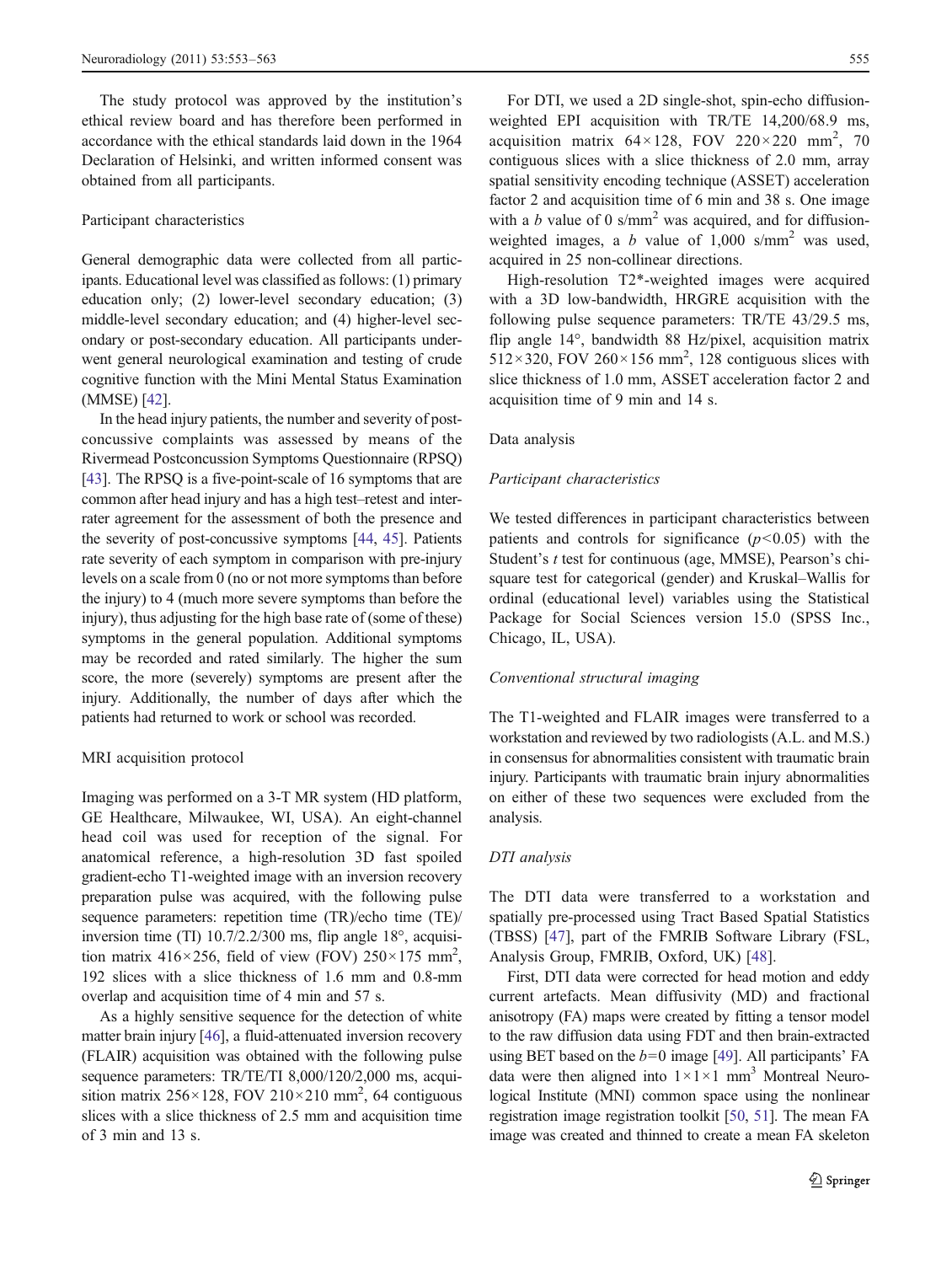representing the centres of all tracts common to the group, using an FA-threshold of 0.20. Each participant's aligned MD and FA maps were then projected onto this skeleton.

Voxel-wise statistical analysis of the skeletonised white matter voxels was performed with Statistical Parametric Mapping version 8 (SPM8, Wellcome Department University College London, London, UK) implemented in Matlab version 7.5.0 (The Mathworks, Sherborn, MA, USA). Using two-sample  $t$  tests, patients' and controls' MD and FA maps were tested for differences. Additionally, in a univariable linear regression analysis, we correlated the patients' individual MD and FA images with their RPSQ scores. Results were thresholded on a cluster level at  $p<0.05$  (with false discovery rate correction for multiple comparisons) and size  $\geq$ 5 voxels.

The thresholded statistical T-contrast maps were projected on the mean FA images. For display purposes, the thresholded contrast maps of single voxel thickness were thickened to fill the entire local tracts as seen on the mean FA image. Anatomical labelling was performed manually using the DTI atlases provided by Hermoye et al. [[52](#page-9-0)] and Wakana et al. [\[53\]](#page-9-0). A distinction was made between the centrally located white matter tracts (fasciculi, corpus callosum) and the more peripherally located subcortical white matter, consisting of fibres originating from the major white matter tracts.

#### Microhaemorrhage assessment

The 3D HRGRE T2\*-weighted images were transferred to a workstation. The number and location of microhaemorrhages were recorded by two experts in reading 3D HRGRE T2\*-weighted images (M.V. and A.L.) [[40,](#page-9-0) [41\]](#page-9-0) who were unaware of the subjects' RPSQ scores.

## Results

#### Study population

Between December 2005 and November 2006, 236 patients with recent minor head injury presented to our emergency department who were eligible for inclusion in the study. Of these, 51 could be contacted, 36 of whom were willing to participate. Of these, six did not fulfil the study's inclusion criteria and nine were excluded because of contraindications for MR imaging  $(n=2)$ , previous history of neurological or psychiatric disease  $(n=4)$  and previous history of head injury  $(n=3)$ . One patient did not complete the entire scanning session due to claustrophobia. The 20 remaining patients were imaged at an average of 30.6 days (range, 18– 40 days) after the injury. In 19 patients, no traumatic abnormalities were observed on the T1-weighted and FLAIR images. One patient was found to have bilateral

subdural haematomas and was excluded from the analysis. Additionally, 12 healthy volunteers were imaged.

## Participant characteristics

The majority of participants were male  $(n=18, 58%)$  and the mean age was 26.4 years (range, 18–50 years). Neurological examination was normal in all participants. There was no difference between patients and controls regarding age ( $p=0.47$ ), gender ( $p=0.49$ ), educational level  $(p=0.42)$  or crude cognitive function as measured with the MMSE  $(p=0.91;$  Table 1). The mean patient RPSQ score was 15 (median, 5; range, 0–46). On average, patients were able to return to work 10 days after the injury, whilst two patients had not returned to work at the time of the study.

All but one patient had a history of loss of consciousness or (posttraumatic) amnesia after the injury. Most patients had a GCS score of 15 upon presentation  $(n=13, 68.4\%)$ ; six patients presented with a GCS score of 14.

#### DTI analysis

When comparing patients with controls, no differences were found in MD. One area of decreased FA was found in patients compared with controls in the right temporal lobe subcortical fibres of the inferior fronto-occipital fasciculus (IFO; MNI coordinates, 51–61 1; cluster size, 13 voxels; T value, 5.65; Fig. [1\)](#page-4-0).

When correlating the patients' MD maps with their RPSQ scores, a significant increase of MD associated with the severity of post-concussive symptoms was seen in the left IFO and inferior longitudinal fasciculus (ILF), as well as in the superior longitudinal fasciculus (SLF; Table [2](#page-4-0) and Fig. [2](#page-5-0)). No decrease in MD was seen.

A significant reduction of FA in association with the severity of post-concussive symptoms was seen in the right uncinate and IFO, the posterior limb of the internal capsule bilaterally, the splenium of the corpus callosum on the right side, as well as in peripheral white matter consisting of fibres originating from the corpus callosum in the left parietal and right frontal lobes (Table [3](#page-5-0) and Fig. [3](#page-6-0)).

|  |  | Table 1 Participant characteristics |
|--|--|-------------------------------------|
|--|--|-------------------------------------|

|                                             | Patients<br>$(n=19)$ | Controls<br>$(n=12)$ | $p$ value |
|---------------------------------------------|----------------------|----------------------|-----------|
| Age, years (SD)                             | 26 (7.4)             | 28 (10)              | 0.47      |
| Male gender, $n$ $\left(\frac{9}{0}\right)$ | 10(53)               | 8(67)                | 0.49      |
| Educational level, mean (SD)                | 3.2(1.0)             | 3.3(1.1)             | 0.42      |
| MMSE, mean (SD)                             | 27(1.8)              | 28(1.8)              | 0.91      |
| GCS score, mean (SD)                        | 15(0.5)              |                      |           |
| RPSQ score, mean (SD)                       | 15(16)               |                      |           |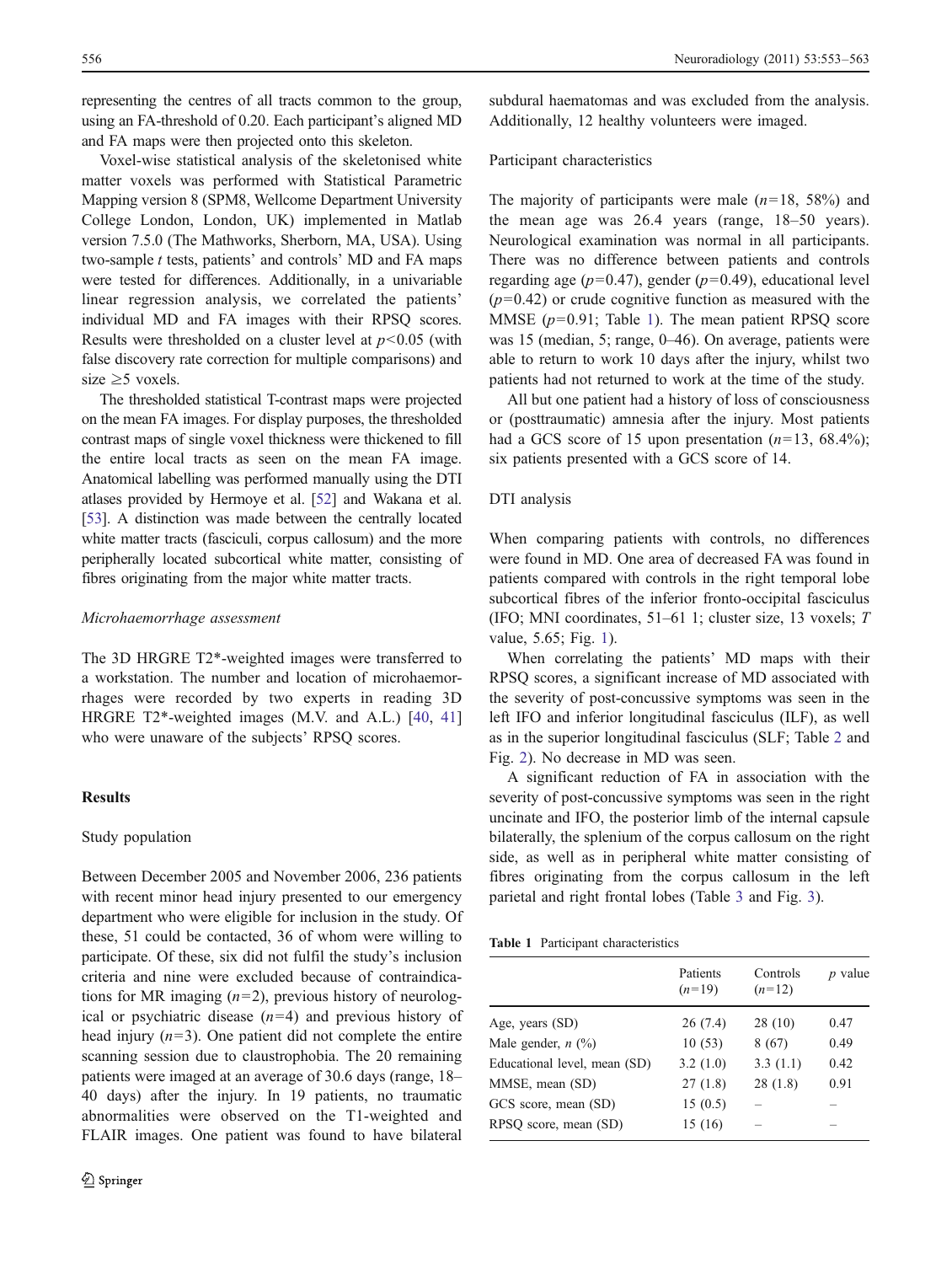<span id="page-4-0"></span>Fig. 1 Mean FA images in axial, coronal and sagittal view showing significantly reduced FA in patients compared with controls in the right temporal lobe subcortical fibres of the inferior fronto-occipital fasciculus



There was no significant increase of FA in relation to the severity of post-concussive symptoms.

## Microhaemorrhage assessment

Microhaemorrhages were observed in one patient only (female, 18.5 years of age), localised in the right frontal lobe (Fig. [4](#page-7-0)). Although this patient had severe postconcussive symptoms (RPSQ score=21), the scarcity of these lesions does not allow any inferences on their association with post-concussive symptoms.

#### **Discussion**

In this study of minor head injury patients, we found a significant relationship between the severity of postconcussive symptoms of minor head injury and microstructural white matter changes in the absence of macrostructural traumatic abnormalities.

Post-concussive symptoms are common after minor head injury [\[2](#page-8-0)–[5](#page-8-0)], but their organic origin has been debated due to the poor correlation between objective imaging abnormalities and the degree of symptoms. Consistently, both autopsy and in vivo longitudinal volumetric studies report evidence of much more widespread and generalised damage to the brain than visualised with single time point conventional imaging, which has led to the generally accepted idea that conventional neuroimaging studies with CT and MRI underestimate the true extent of brain damage

Table 2 Areas of significant positive correlation of MD and RPSQ score in patients only

| Anatomical<br>location             |    | Side MNI coordinates Cluster size |                |          | (no. of voxels) | <i>T</i> value |
|------------------------------------|----|-----------------------------------|----------------|----------|-----------------|----------------|
|                                    |    | $\mathcal{X}$                     |                | <i>z</i> |                 |                |
| SLF (parietal lobe) L              |    |                                   | $-35$ $-30$ 27 |          | -11             | 6.24           |
| <b>IFO/ILF</b><br>(occipital lobe) | Т. |                                   | $-32 - 79 - 2$ |          | 8               | 5.35           |

after head injury [[12](#page-8-0)]. The hypothesis that post-concussive symptoms are the result of microstructural brain injury is therefore well recognised.

The microstructural injury is thought to consist of traumatic axonal injury, ranging from the more severe diffuse axonal or true shearing injury to milder degrees of axonal damage. Rotational acceleration and/or deceleration forces occurring at the time of the injury are thought to induce maximal damage, with the corpus callosum, rostral brainstem and subcortical white matter as predilection sites. Empirical evidence of damage in these regions has been observed in postmortem brains even following very brief periods of recorded loss of consciousness [\[12](#page-8-0)]. Three stages of traumatic axonal injury are recognised. The first consists of a biochemical alteration in which the minimally stretched axons do not tear and changes may be transient. In the second stage, the cytoskeleton itself is damaged, accompanied by local swelling and enlargement of the injured axon. In the third stage, axotomy occurs, either primarily or secondarily, in which the axon is severed and antero- and retrograde degeneration follows, leading to a disproportionate reduction in white matter, evidenced by the wellrecognised global white matter atrophy in the later stages after head injury.

FLAIR and GRE T2\*-weighted sequences are the two conventional MR imaging sequences that are most sensitive to the secondary white matter changes, which may occur in any traumatic axonal injury, and haemorrhage, occuring in the more severe diffuse axonal or true shearing injury, respectively [[30,](#page-9-0) [46](#page-9-0)]. The histological changes in traumatic axonal injury, such as changes in axolemmal permeability and misalignments of the cytoskeletal network, however, are not detectable with conventional structural imaging techniques. DTI offers the unique possibility of detecting these histological effects in vivo by measuring alterations of mean diffusivity and diffusion anisotropy. Mouse models have demonstrated a good correlation between traumatic axonal injury lesions and reduction of white matter anisotropy measured with DTI [[54\]](#page-9-0). The interpretation of results from such studies in humans is confounded by the substantial heterogeneity of the patient populations studied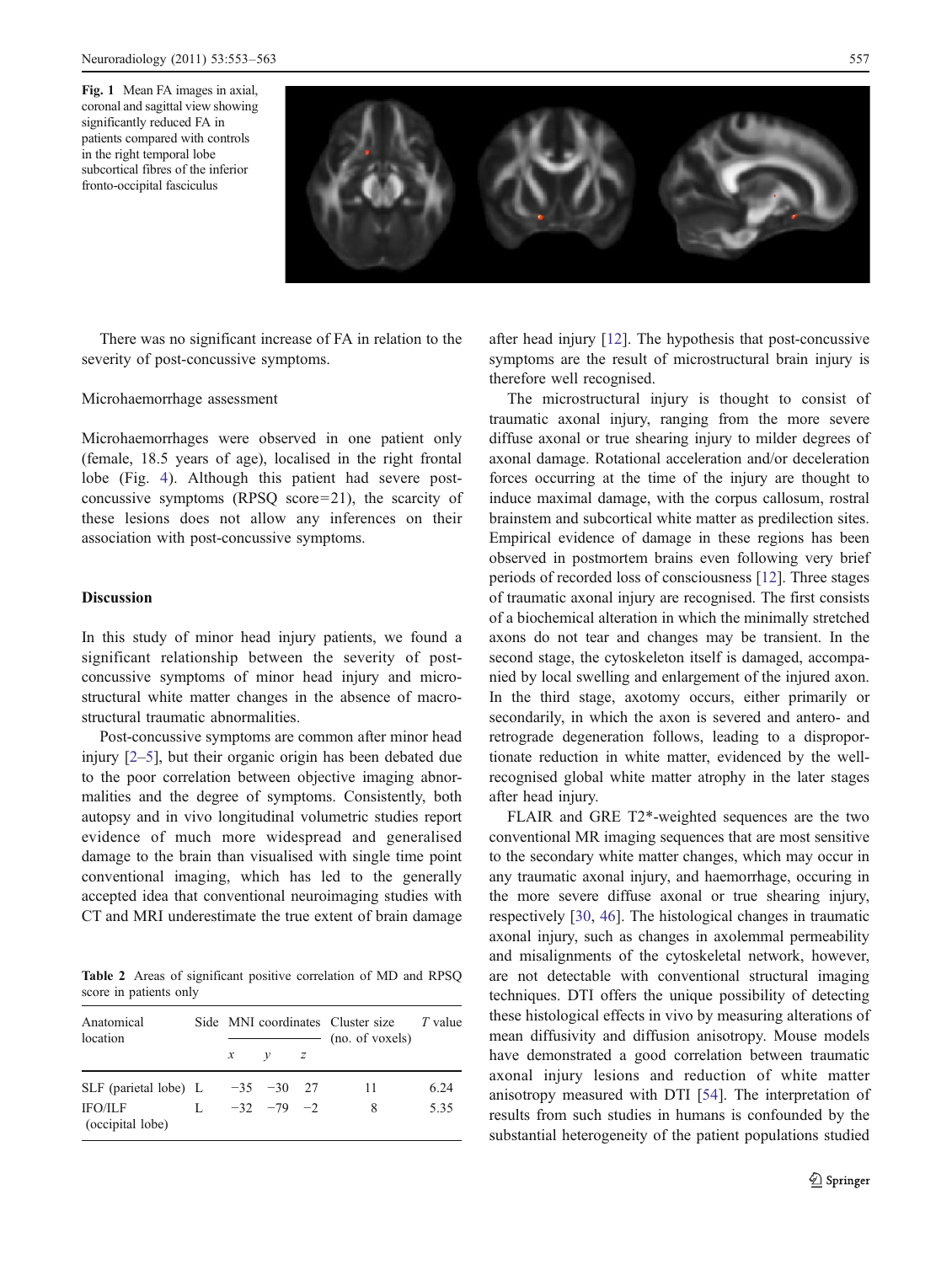<span id="page-5-0"></span>Fig. 2 Mean fractional anisotropy images in axial, coronal and sagittal view showing significantly increased mean diffusivity in association with the severity of post-concussive symptoms (patient group regression analysis) in the left superior longitudinal fasciculus (a) and inferior frontooccipital/inferior longitudinal fasciculus (b)



in which patients with all degrees of head injury, irrespective of the presence or severity of post-concussive symptoms, are compared with healthy controls. Nonetheless, reductions of anisotropy have been reported in typical locations of the more severe diffuse axonal injury, such as the corpus callosum [[23,](#page-9-0) [26,](#page-9-0) [30,](#page-9-0) [31,](#page-9-0) [55](#page-9-0)–[57](#page-10-0)] and the mesencephalon [[32\]](#page-9-0), as well as in

Table 3 Areas of significant negative correlation between FA and RPSQ in patients only

| Anatomical<br>location               | Side | MNI coordinates |                |                             | Cluster size    | $T$ value |
|--------------------------------------|------|-----------------|----------------|-----------------------------|-----------------|-----------|
|                                      |      | $\mathcal{X}$   | $\mathcal{V}$  | $\mathcal{Z}_{\mathcal{Z}}$ | (no. of voxels) |           |
| Uncinate/IFO<br>(temporal lobe)      | R    | 35              | $\mathfrak{D}$ | $-1.5$                      | 8               | 4.49      |
| Uncinate/IFO<br>(temporal lobe)      | R    | 35              | $-9$           | $-6$                        | 6               | 4.67      |
| Internal capsule<br>(posterior limb) | L    | $-8$            | $-1$           | $-5$                        | 5               | 5.92      |
| Internal capsule<br>(posterior limb) | L    | $-18$           | $-9$           | $\overline{4}$              | 5               | 4.16      |
| Internal capsule<br>(posterior limb) | R    | 17              | $-3$           | 6                           | 6               | 4.99      |
| Corpus callosum<br>(splenium)        | R    | 17              | $-43$          | 26                          | 7               | 4.17      |
| Callosal fibres<br>(parietal lobe)   | L    | $-21$           | $-81$          | 34                          | 6               | 4.65      |
| Callosal fibres<br>(parietal lobe)   | L    | $-32.$          | $-68$          | 21                          | 9               | 4.19      |
| Callosal fibres<br>(frontal lobe)    | R    | 11              | 56             | $-10$                       | 5               | 4.78      |
| Callosal fibres<br>(frontal lobe)    | R    | 17              | 52             | 13                          | 6               | 4.70      |

the internal capsule  $[23, 26, 31-33, 55-57]$  $[23, 26, 31-33, 55-57]$  $[23, 26, 31-33, 55-57]$  $[23, 26, 31-33, 55-57]$  $[23, 26, 31-33, 55-57]$  $[23, 26, 31-33, 55-57]$  $[23, 26, 31-33, 55-57]$  $[23, 26, 31-33, 55-57]$  $[23, 26, 31-33, 55-57]$  $[23, 26, 31-33, 55-57]$  $[23, 26, 31-33, 55-57]$  $[23, 26, 31-33, 55-57]$ , the uncinate fasciculus [\[56\]](#page-10-0), the cerebral peduncle [[32](#page-9-0)], the corticospinal tract [[34\]](#page-9-0), the medial temporal lobe [\[32](#page-9-0)], the IFO [\[56](#page-10-0)] and SLF [[32,](#page-9-0) [34\]](#page-9-0), the anterior and posterior cingulate [[33,](#page-9-0) [56\]](#page-10-0), and the anterior and posterior periventricular white matter [\[33](#page-9-0)]. We found areas of reduced anisotropy associated with the severity of post-concussive symptoms in the splenium of the corpus callosum, the internal capsule, and the uncinate fasciculus and IFO, as well as in the parietal and frontal subcortical white matter fibres. These foci of loss of white matter integrity closely resemble those previously reported in diffuse axonal injury.

When directly comparing patients with controls, however, we did not find any consistent differences in MD or FA. Similar findings are reported by Miles et al. [\[67](#page-10-0)] and Messé et al. [\[59](#page-10-0)] who also found white matter changes correlated with cognitive dysfunction and severity of post-concussive symptoms after minor head injury, respectively, in the absence of differences in white matter integrity between patients and controls. These findings may be explained by the fact that patients display a wide range of symptoms and symptom severity, with several patients having no symptoms at all and others having very severe symptoms. Such heterogeneity may obscure subtle differences between patients and controls.

The fact that the areas of significantly reduced anisotropy we found are correlated with the severity of postconcussive symptoms provides direct evidence that traumatic axonal injury is a significant contributing factor to symptom severity. Given the fact that only one of our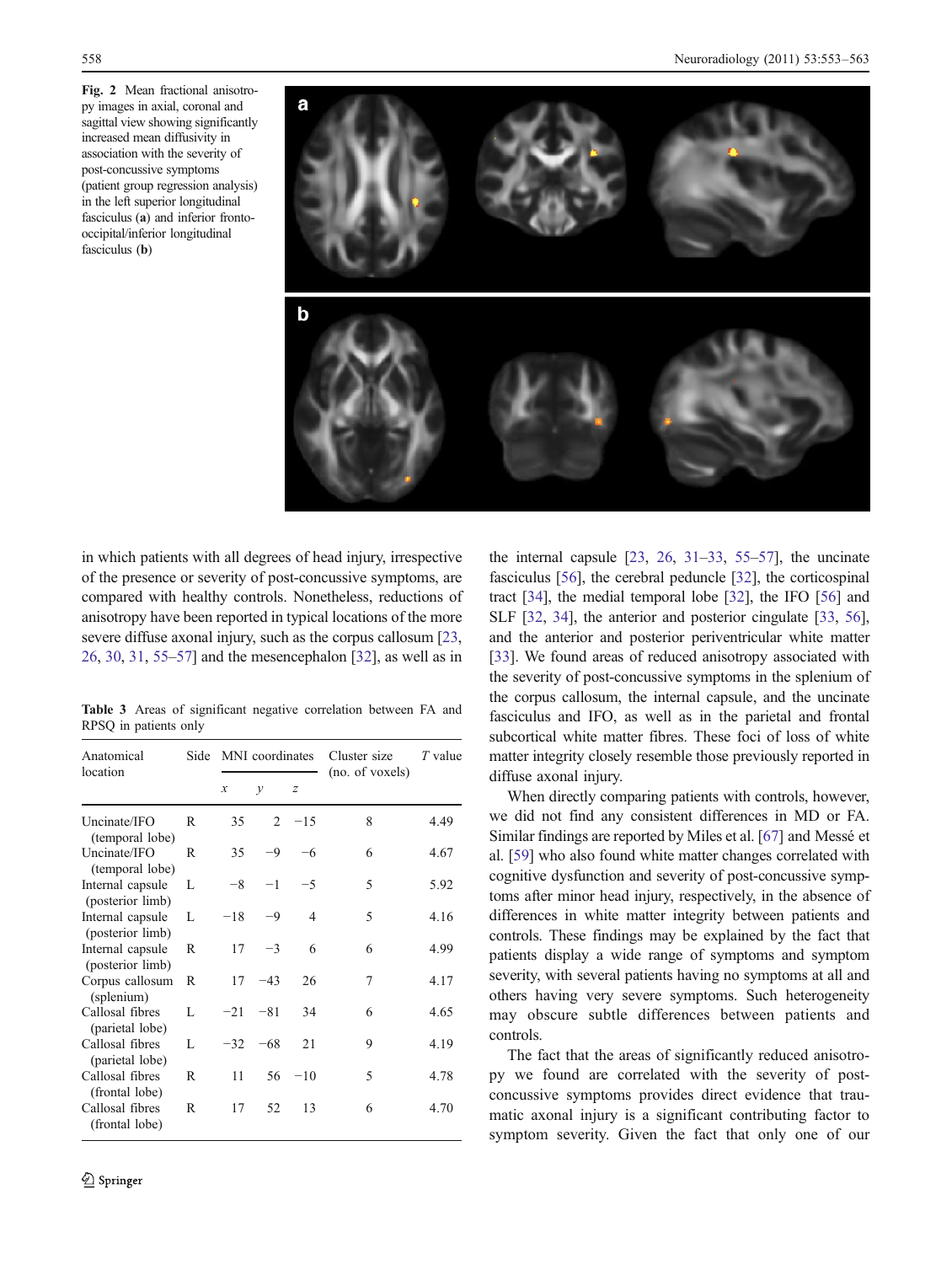<span id="page-6-0"></span>Fig. 3 Mean FA images in axial, coronal and sagittal view showing areas of significantly reduced FA in association with the severity of post-concussive symptoms (patient group regression analysis) in the peripheral white matter consisting of fibres originating from the corpus callosum in the right frontal lobe ( a), the right uncinate and inferior fronto-occipital fasciculus and left internal capsule ( b), the posterior limb of the internal capsule bilaterally ( c), the corpus callosum ( d), and the peripheral white matter consisting of fibres originating from the corpus callosum in the left parietal lobe (e )

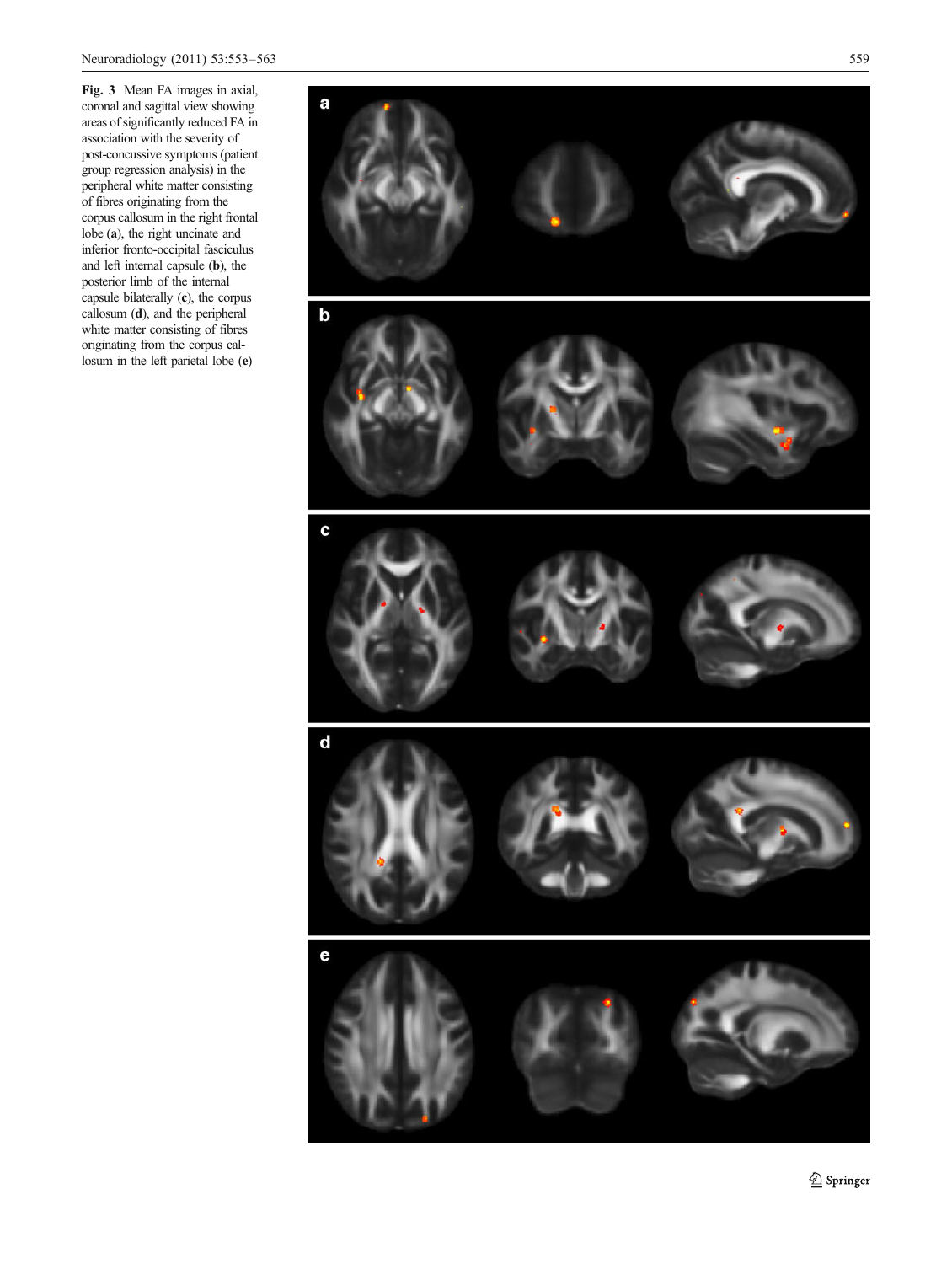<span id="page-7-0"></span>

Fig. 4 Three-dimensional, high-resolution gradient recalled echo T2\* weighted images from one patient showing two microhaemorrhages (arrows) in the right frontal lobe

patients was found to have microhaemorrhages, possibly indicating true shearing injury in this sole patient, it is not likely that our findings reflect true shearing injury leading to primary axotomy, but rather reflect secondary axotomy and pathological white matter structure due to stretching, straining or deformation forces.

We also found an increase of MD associated with the severity of post-concussive symptoms in the IFO, ILF and SLF. Previous reports of localised diffusivity alterations are inconsistent, presumably reflecting the heterogeneity of patient study groups and varying degrees of head injury studied. Both increases and decreases of diffusivity have been observed in patients with head injury [\[25](#page-9-0), [31,](#page-9-0) [33](#page-9-0), [58](#page-10-0)]. Also, the sensitivity of DWI for white matter injury after head injury has not been established. In the acute stage of minor head injury, Arfanakis et al. [\[31](#page-9-0)] reported an absence of significant alteration of diffusivity in relation to head injury, whereas others have reported changes in diffusivity to be a more sensitive measure than anisotropy changes for white matter injury detection [\[33](#page-9-0), [59](#page-10-0)]. Furthermore, DWI of known diffuse axonal injury lesions demonstrated concomitant reductions in diffusivity in only 65% of shearing injuries [[25](#page-9-0)], suggesting a lack of sensitivity of this measure. Physiological mechanisms responsible for both decreases and increases in diffusivity have been proposed. Decreases have been attributed to trauma-induced changes in tissue metabolism as well as trauma-induced ischemia, in turn leading to cytotoxic oedema [[58\]](#page-10-0). Trauma-induced axotomy with the formation of retraction balls and concomitant cytoskeletal collapse along severed axons may be another explanation for the reduction of diffusivity. Increases in diffusivity are thought to represent vasogenic oedema, possibly in relation with less severe injury, or to be due to increased molecular mobility as a result of neuronal or glial loss in the later stages of injury [[30\]](#page-9-0).

There are some reports correlating white matter changes with clinical measures after head injury. Poor performance on learning and memory indices were previously reported to be correlated with increased diffusivity in the posterior cingulate, the hippocampal formation and the temporal, frontal and occipital cortex in a study by Salmond et al. [\[60](#page-10-0)]. In patients who had recovered from coma, Nakayama et al. [[61](#page-10-0)] found that reduction of anisotropy in the splenium of the corpus callosum correlated with the MMSE. Kraus et al. [[34](#page-9-0)] found a modest negative correlation between FA and executive function, attention and memory, whilst Wu et al. [[62](#page-10-0)] reported a weak correlation between ADC values in the cingulum bundle and memory function in acute minor head injury.

Recently, several studies similar to our study were published correlating DTI findings with post-concussive symptoms in moderate and mild head injury patients [[59,](#page-10-0) [63](#page-10-0)–[66](#page-10-0)]. In contrast to our study, however, patients with macrostructural findings were generally not excluded and imaging was performed at earlier stages post-injury. In the early stages after minor head injury, Chu et al. [[64\]](#page-10-0), Bazarian et al. [\[63](#page-10-0)], Mayer et al. [\[65](#page-10-0)] and Wilde et al. [\[66](#page-10-0)] found increases of FA and decreases of MD in relation to the severity of post-concussive symptoms in the corpus callosum, [\[63](#page-10-0), [64,](#page-10-0) [66\]](#page-10-0), the posterior limb of the internal capsule [[63\]](#page-10-0), as well as several other white matter regions [\[66](#page-10-0)]. The fact that FA was increased, as opposed to the expected decrease with loss of white matter integrity, is likely due to the timing of imaging very early post-injury  $(1-10$  days), when cytotoxic oedema and localised inflammatory responses prevail and white matter degradation has not had time to develop. This is further supported by findings of decreased radial diffusivity in areas of increased FA [[65\]](#page-10-0). In the subacute phase (15 days post-injury), Messé et al. [[59\]](#page-10-0) only found MD increases and no FA changes in relation to the severity of post-concussive symptoms, again possibly reflecting the pathophysiological time course of the several stages of white matter injury. Our findings of increased diffusivity as well as decreased anisotropic diffusion in areas shown to be affected by diffuse axonal injury support the hypothesis that post-concussive symptoms are a manifestation of traumatic axonal injury, even in the absence of macrostructural evidence of brain injury from conventional neuroimaging techniques.

The correlation of microstructural white matter injury with neuropsychological measures of cognition in mildly [\[62](#page-10-0), [67](#page-10-0)] and more severely injured patients [[34,](#page-9-0) [60,](#page-10-0) [61](#page-10-0)] provides further evidence that microstructural white matter injury results in cognitive deficits. Such neurocognitive deficits, if present following minor head injury, are generally subtle, most commonly affecting working memory and selective attention, which are essential for normal functioning in everyday life [[68\]](#page-10-0). This is reflected in the time course of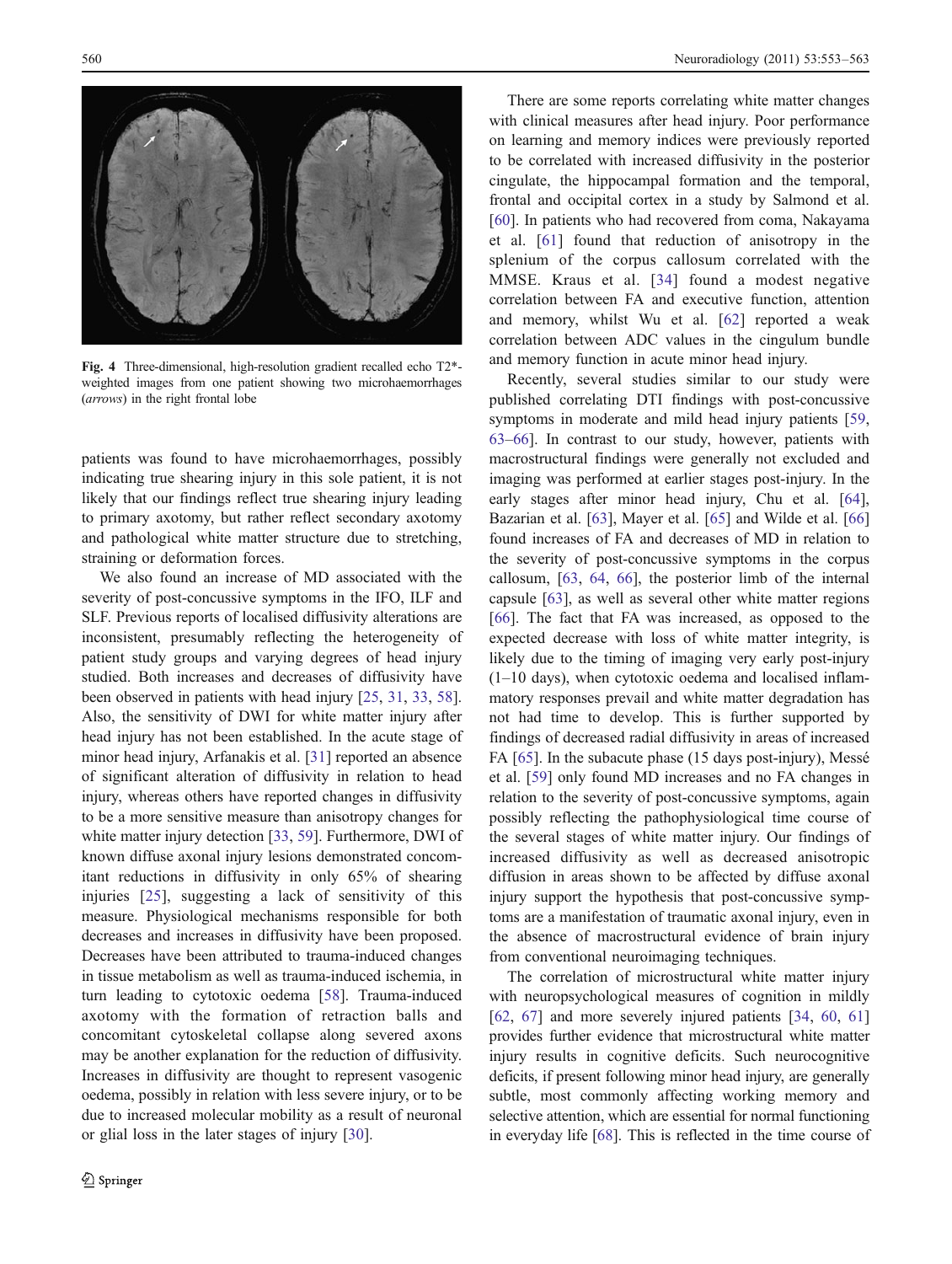<span id="page-8-0"></span>post-concussive complaints which, after an initial spontaneous decrease over the course of several weeks after the injury, typically aggravate when patients resume their normal, and more demanding, activities, such as return to work or school [6]. In our previous study of minor head injury patients using functional MRI to assess the neural correlate of working memory, patients with more severe post-concussive symptoms showed increased brain activity in the normal working memory network, as well as the recruitment of brain regions outside this network [[68\]](#page-10-0). The findings are indicative of altered or multiple strategies used for working memory processing in order to counterbalance functional deficits in working memory processing as a result of—microstructural—injury. In the present study, only limited testing of cognitive function was performed using the MMSE, with which subtle neurocognitive deficits are not likely to be detected. Testing cognition in the present study served solely to assess potential heterogeneity, and thus confounding across subgroups, and not to evaluate neuropsychological deficits after MHI, studies of which are already numerous [6–8]. We feel that using MMSE and educational level as crude measures of cognitive function were sufficient for the purpose of this study.

To control for the heterogeneity of this patient population, conservative selection criteria were employed, resulting in the study's modest statistical power. First, highresolution T1-weighted and sensitive FLAIR imaging were used to exclude patients with any identifiable white matter abnormalities, thereby restricting the number of patients eligible for inclusion. Furthermore, only patients with (near-)optimal GCS scores were recruited, further biasing the sample away from obvious clinical manifestations of head injury and towards subtle symptomatology characteristic of the post-concussion syndrome. This is in contrast with previous studies which either lacked exclusion criteria for traumatic abnormalities or used less sensitive imaging sequences such as the anatomical T1-weighted image to exclude patients with traumatic abnormalities. Although the statistical power of our study may not be as great as would be desired, we did control for false positive errors by limiting ourselves to an assessment of the white matter tracts only by using TBSS and by applying a correction for multiple comparisons on a cluster level.

# Conclusion

We found that the severity of post-concussive symptoms after minor head injury was significantly correlated with a reduction of white matter integrity, as manifested by increases in diffusivity and reduced anisotropic diffusion. Our findings provide evidence of microstructural injury as a neuropathological substrate of the post-concussion syndrome.

Acknowledgements The authors wish to thank the trial nurses of the department of Radiology, Mrs. W.J. van Leeuwen and Mrs. C. van Bavel-van Hamburg, for their contribution to participant recruitment.

Conflict of interest statement We declare that we have no conflict of interest.

Open Access This article is distributed under the terms of the Creative Commons Attribution Noncommercial License which permits any noncommercial use, distribution, and reproduction in any medium, provided the original author(s) and source are credited.

# References

- 1. Cassidy J, Carroll L, Peloso P, Borg J, von Holst H et al (2004) Incidence, risk factors and prevention of mild traumatic brain injury: results of the WHO Collaborating Centre Task Force on Mild Traumatic Brain Injury. J Rehabil Med (43 Suppl):28–60 (Feb)
- 2. Alexander MP (1995) Mild traumatic brain injury: pathophysiology, natural history, and clinical management. Neurology 45:1253–1260
- 3. Alexander MP (1997) Minor traumatic brain injury: a review of physiogenesis and psychogenesis. Semin Clin Neuropsychiatry 2:177–187
- 4. Dikmen S, McLean A, Temkin N (1986) Neuropsychological and psychosocial consequences of minor head injury. J Neurol Neurosurg Psychiatry 49:1227–1232
- 5. WHO (1993) The ICD-10 classification of mental and behavioural disorders. Diagnostic criteria for research
- 6. Bohnen N, Jolles J, Twijnstra A (1992) Neuropsychological deficits in patients with persistent symptoms sixmonths after mild head injury. Neurosurgery 30:692–696
- 7. Cicerone KD, Azulay J (2002) Diagnostic utility of attention measures in postconcussion syndrome. Clin Neuropsychol 16:280–289
- 8. Bohnen N, Twijnstra A, Jolles J (1992) Performance in the Stroop color word test in relationship to the persistence of symptoms following mild head injury. Acta Neurol Scand 85:116–121
- 9. Hofman PAM, Stapert SZ, MJPGv K, Jolles J, Jd K et al (2001) MR imaging, single-photon emission CT, and neurocognitive performance after mild traumatic brain injury. Am J Neuroradiol 22:441–449
- 10. Bohnen N, Jolles J (1992) Neurobehavioral aspects of postconcussive symptoms after mild head injury. J Nerv Ment Dis 180:683–692
- 11. Bazarian JJ, Wong T, Harris M, Leahey N, Mookerjee S et al (1999) Epidemiology and predictors of post-concussive syndrome after minor head injury in an emergency population. Brain Inj 13:173–189
- 12. Bigler ED (2001) Distinguished neuropsychologist award lecture 1999. The lesion(s) in traumatic brain injury: implications for clinical neuropsychology. Arch Clin Neuropsychol 16:95–131
- 13. Bigler ED (2003) Neurobiology and neuropathology underlie the neuropsychological deficits associated with traumatic brain injury. Arch Clin Neuropsychol 18:595–621, discussion 623–627
- 14. Lishman WA (1988) Physiogenesis and psychogenesis in the 'post-concussional syndrome'. Br J Psychiatry 153:460–469
- 15. King N (1997) Mild head injury: neuropathology, sequelae, measurement and recovery. Br J Clin Psychol 36(Pt 2):161–184
- 16. Szymanski HV, Linn R (1992) A review of the postconcussion syndrome. Int J Psychiatry Med 22:357–375
- 17. Metting Z, Rodiger LA, Stewart RE, Oudkerk M, De Keyser J et al (2009) Perfusion computed tomography in the acute phase of mild head injury: regional dysfunction and prognostic value. Ann Neurol 66:809–816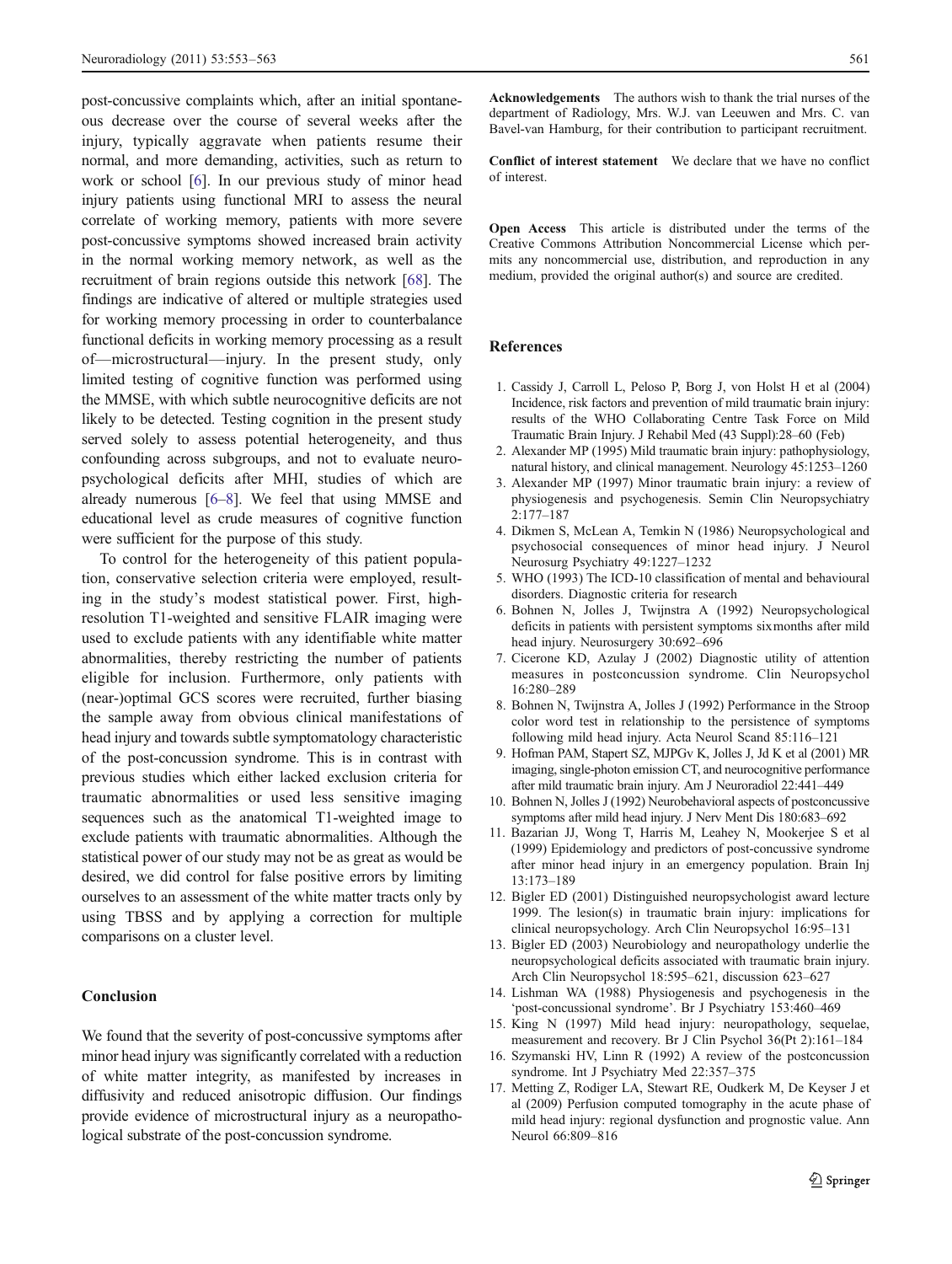- <span id="page-9-0"></span>18. Hofman PAM, Verhey FRJ, Wilmink JT, Rozendaal N, Jolles J (2002) Brain lesions in patients visiting a memory clinic with postconcussional sequelae after mild to moderate brain injury. J Neuropsychiatry Clin Neurosci 14:176–184
- 19. Heitger MH, Jones RD, Macleod AD, Snell DL, Frampton CM et al (2009) Impaired eye movements in post-concussion syndrome indicate suboptimal brain function beyond the influence of depression, malingering or intellectual ability. Brain 132:2850–2870
- 20. Pontifex MB, O'Connor PM, Broglio SP, Hillman CH (2009) The association between mild traumatic brain injury history and cognitive control. Neuropsychologia 47:3210–3216
- 21. Savola O, Hillbom M (2002) Early predictors of post-concussion symptoms in patients with mild head injury. Eur J Neurol 10:175– 181
- 22. Kruijk JRd, Leffers P, Menheere PPCA, Meerhoff S, Rutten J et al (2002) Prediction of post-traumatic complaints after mild traumatic brain injury: early symptoms and biochemical markers. J Neurol Neurosurg Psychiatry 73:727–732
- 23. Lipton ML, Gulko E, Zimmerman ME, Friedman BW, Kim M et al (2009) Diffusion-tensor imaging implicates prefrontal axonal injury in executive function impairment following very mild traumatic brain injury. Radiology 252:816–824
- 24. Kinoshita T, Moritani T, Hiwatashi A, Wang HZ, Shrier DA et al (2005) Conspicuity of diffuse axonal injury lesions on diffusionweighted MR imaging. Eur J Radiol 56:5–11
- 25. Huisman TAGM, Sorensen AG, Hergan K, Gonzalez RG, Schaefer PW (2003) Diffusion-weighted imaging for the evaluation of diffuse axonal injury in closed head injury. J Comput Assist Tomogr 27:5–11
- 26. Lipton ML, Gellella E, Lo C, Gold T, Ardekani BA et al (2008) Multifocal white matter ultrastructural abnormalities in mild traumatic brain injury with cognitive disability: a voxel-wise analysis of diffusion tensor imaging. J Neurotrauma 25:1335–1342
- 27. Lee H, Wintermark M, Gean AD, Ghajar J, Manley GT et al (2008) Focal lesions in acute mild traumatic brain injury and neurocognitive outcome: CT versus 3 T MRI. J Neurotrauma 25:1049–1056
- 28. Rauscher A, Sedlacik J, Barth M, Haacke EM, Reichenbach JR (2005) Nonnvasive assessment of vascular architecture and function during modulated blood oxygenation using susceptibility weighted magnetic resonance imaging. Magn Reson Med 54:87–95
- 29. Reichenbach JR, Venkatesan R, Schillinger DJ, Kido DK, Haacke EM (1997) Small vessels in the human brain: MR venography with deoxyhemoglobin as an intrinsic contrast agent. Radiology 204:272–277
- 30. Chan JHM, Tsui EYK, Peh WCG, Fong D, Fok KF et al (2003) Diffuse axonal injury: detection of changes in anisotropy of water diffusion by diffusion-weighted imaging. Neuroradiology 45:34–38
- 31. Arfanakis K, Haughton VM, Carew JD, Rogers BP, Dempsey RJ et al (2002) Diffusion tensor MR imaging in diffuse axonal injury. Am J Neuroradiol 23:794–802
- 32. Chappell MH, Ulug AM, Zhang L, Heitger MH, Jordan BD et al (2006) Distribution of microstructural damage in the brains of professional boxers: a diffusion MRI study. J Magn Reson Imaging 24:537–542
- 33. Xu J, Rasmussen IA, Lagopoulos J, Haberg A (2007) Diffuse axonal injury in severe traumatic brain injury visualized using high-resolution diffusion tensor imaging. J Neurotrauma 24:753–765
- 34. Kraus MF, Susmaras T, Caughlin BP, Walker CJ, Sweeney JA et al (2007) White matter integrity and cognition in chronic traumatic brain injury: a diffusion tensor imaging study. Brain 130:2508–2519
- 35. Huisman TA (2003) Diffusion-weighted imaging: basic concepts and application in cerebral stroke and head trauma. Eur Radiol 13:2283–2297
- 36. Basser PJ, Jones DK (2002) Diffusion-tensor MRI: theory, experimental design and data analysis—a technical review. NMR Biomed 15:456–467
- 37. Pierpaoli C, Jezzard P, Basser PJ, Barnett A, Di Chiro G (1996) Diffusion tensor MR imaging of the human brain. Radiology 201:637–648
- 38. Benson RR, Meda SA, Vasudevan S, Kou Z, Govindarajan KA et al (2007) Global white matter analysis of diffusion tensor images is predictive of injury severity in traumatic brain injury. J Neurotrauma 24:446–459
- 39. Tong KA, Ashwal S, Holshouser BA, Shutter LA, Herigault G et al (2003) Hemorrhagic shearing lesions in children and adolescents with posttraumatic diffuse axonal injury: improved detection and initial results. Radiology 227:332–339
- 40. Vernooij M, van der Lugt A, Ikram M, Niessen W, Hofman A et al (2008) Prevalence and risk factors of cerebral microbleeds: the Rotterdam Scan Study. Neurology 70:1208–1214
- 41. Vernooij M, Ikram M, Wielopolski P, Krestin G, Breteler M et al (2008) Cerebral microbleeds: accelerated 3D T2\*-weighted GRE MR imaging versus conventional 2D T2\*-weighted GRE MR imaging for detection. Radiology 248:272–277
- 42. Folstein MF, Folstein SE, McHugh PR (1975) Mini-mental state. A practical method for grading the cognitive state of patients for the clinician. J Psychiatr Res 12:189–198
- 43. King NS, Crawford S, Wenden FJ, Moss NEG, Wade DT (1995) The Rivermead Post concussion Symptoms Questionnaire: a measure of symptoms commonly experienced after head injury and its reliability. J Neurol 242:587–592
- 44. Ingebrigtsen T, Waterloo K, Marup-Jendsen S, Attner E, Romner B (1998) Quantification of post-concussion symptoms 3 months after minor head injury in 100 consecutive patients. J Neurol 245:609–612
- 45. D'Esposito M, Detre JA, Alsop DC, Shin RK, Atlas S et al (1995) The neural basis of the central executive system of working memory. Nature 378:279–281
- 46. Parizel PM, Ozsarlak, Van Goethoem JW, van den Hauwe L, Dillen C et al (1998) Imaging findings in diffuse axonal injury after closed head trauma. Eur Radiol 8:960–965
- 47. Smith SM, Jenkinson M, Johansen-Berg H, Rueckert D, Nichols TE et al (2006) Tract-based spatial statistics: voxelwise analysis of multi-subject diffusion data. Neuroimage 31:1487–1505
- 48. Smith SM, Jenkinson M, Woolrich MW, Beckmann CF, Behrens TE et al (2004) Advances in functional and structural MR image analysis and implementation as FSL. Neuroimage 23(Suppl 1): S208–S219
- 49. Smith SM (2002) Fast robust automated brain extraction. Hum Brain Mapp 17:143–155
- 50. Rueckert D, Sonoda LI, Hayes C, Hill DL, Leach MO et al (1999) Nonrigid registration using free-form deformations: application to breast MR images. IEEE Trans Med Imaging 18:712–721
- 51. Rueckert D (2007) Image registration toolkit. [www.doc.ic.ac.uk/~dr/](http://www.doc.ic.ac.uk/~dr/software) [software](http://www.doc.ic.ac.uk/~dr/software), accessed 6 January 2008
- 52. Hermoye L, Laurent J-P, Cosnard G, Wakana S, Jiang H et al. (2004). DTI atlas. [www.dtiatlas.org](http://www.dtiatlas.org), accessed 6 January 2008
- 53. Wakana S, Jiang H, Nagae-Poetscher LM, van Zijl PC, Mori S (2004) Fiber tract-based atlas of human white matter anatomy. Radiology 230:77–87
- 54. Mac Donald CL, Dikranian K, Song SK, Bayly PV, Holtzman DM et al (2007) Detection of traumatic axonal injury with diffusion tensor imaging in a mouse model of traumatic brain injury. Exp Neurol 205:116–131
- 55. Lo C, Shifteh K, Gold T, Bello JA, Lipton ML (2009) Diffusion tensor imaging abnormalities in patients with mild traumatic brain injury and neurocognitive impairment. J Comput Assist Tomogr 33:293–297